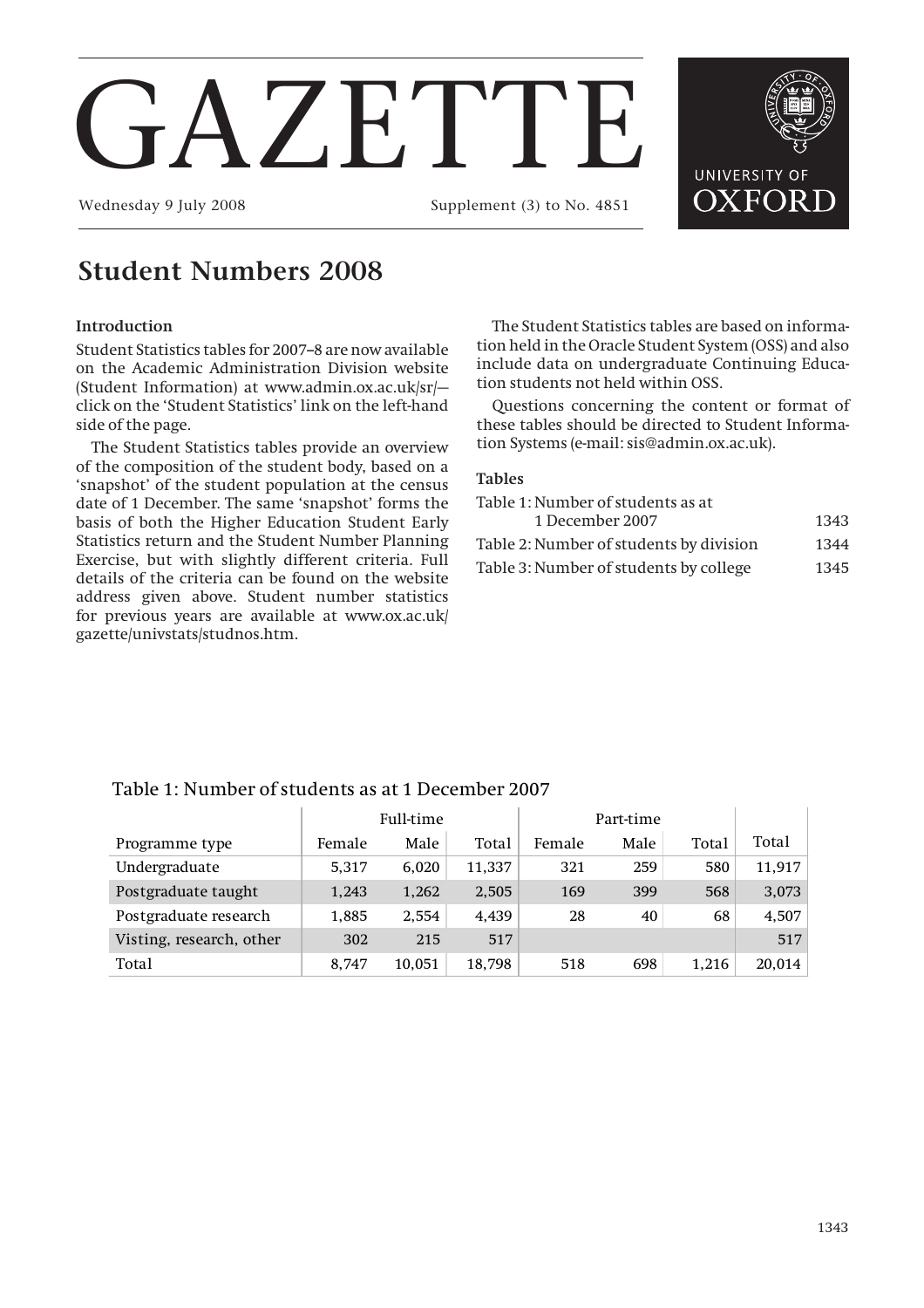|                                                |                       | Full-time |       |        | P art-time   |                |                |        |
|------------------------------------------------|-----------------------|-----------|-------|--------|--------------|----------------|----------------|--------|
| Divis ion                                      | Programme type        | Female    | Male  | Total  | Female       | Male           | Total          | Total  |
| Medical<br><b>Sciences</b>                     | Postgraduate research | 484       | 419   | 903    | 2            |                | 2              | 905    |
|                                                | Postgraduate taught   | 98        | 79    | 177    | $\mathbf{1}$ | 2              | 3              | 180    |
|                                                | Undergraduate         | 926       | 688   | 1,614  |              |                |                | 1,614  |
|                                                | Total                 | 1,508     | 1,186 | 2,694  | 3            | $\overline{2}$ | 5              | 2,699  |
| Mathematical,<br>Physical and<br>Life Sciences | Postgraduate research | 461       | 1,082 | 1,543  | $\mathbf{1}$ | $\mathbf{1}$   | $\overline{2}$ | 1,545  |
|                                                | Postgraduate taught   | 62        | 119   | 181    |              |                |                | 181    |
|                                                | Undergraduate         | 1,069     | 2,334 | 3,403  |              |                |                | 3,403  |
|                                                | Total                 | 1,592     | 3,535 | 5,127  | $\mathbf{1}$ | $\mathbf{1}$   | $\overline{2}$ | 5,129  |
| S ocial<br><b>Sciences</b>                     | Postgraduate research | 532       | 532   | 1,064  | 5            | 8              | 13             | 1,077  |
|                                                | Postgraduate taught   | 808       | 801   | 1,609  | 9            | 47             | 56             | 1,665  |
|                                                | Undergraduate         | 1,051     | 1,145 | 2,196  |              |                |                | 2,196  |
|                                                | Total                 | 2,391     | 2,478 | 4,869  | 14           | 55             | 69             | 4,938  |
| Humanities                                     | Postgraduate research | 408       | 521   | 929    | 7            | 10             | 17             | 946    |
|                                                | Postgraduate taught   | 272       | 263   | 535    | 6            | 13             | 19             | 554    |
|                                                | Undergraduate         | 2,271     | 1,853 | 4,124  | 11           | 13             | 24             | 4,148  |
|                                                | Total                 | 2,951     | 2,637 | 5,588  | 24           | 36             | 60             | 5,648  |
| Continuing<br>Education                        | Postgraduate research |           |       |        | 13           | 21             | 34             | 34     |
|                                                | Postgraduate taught   | 3         |       | 3      | 153          | 337            | 490            | 493    |
|                                                | Undergraduate         |           |       |        | 310          | 246            | 556            | 556    |
|                                                | Total                 | 3         |       | 3      | 476          | 604            | 1,080          | 1,083  |
| Grand Total                                    |                       | 8,445     | 9,836 | 18,281 | 518          | 698            | 1,216          | 19,497 |

### Table 2: Number of students by Division